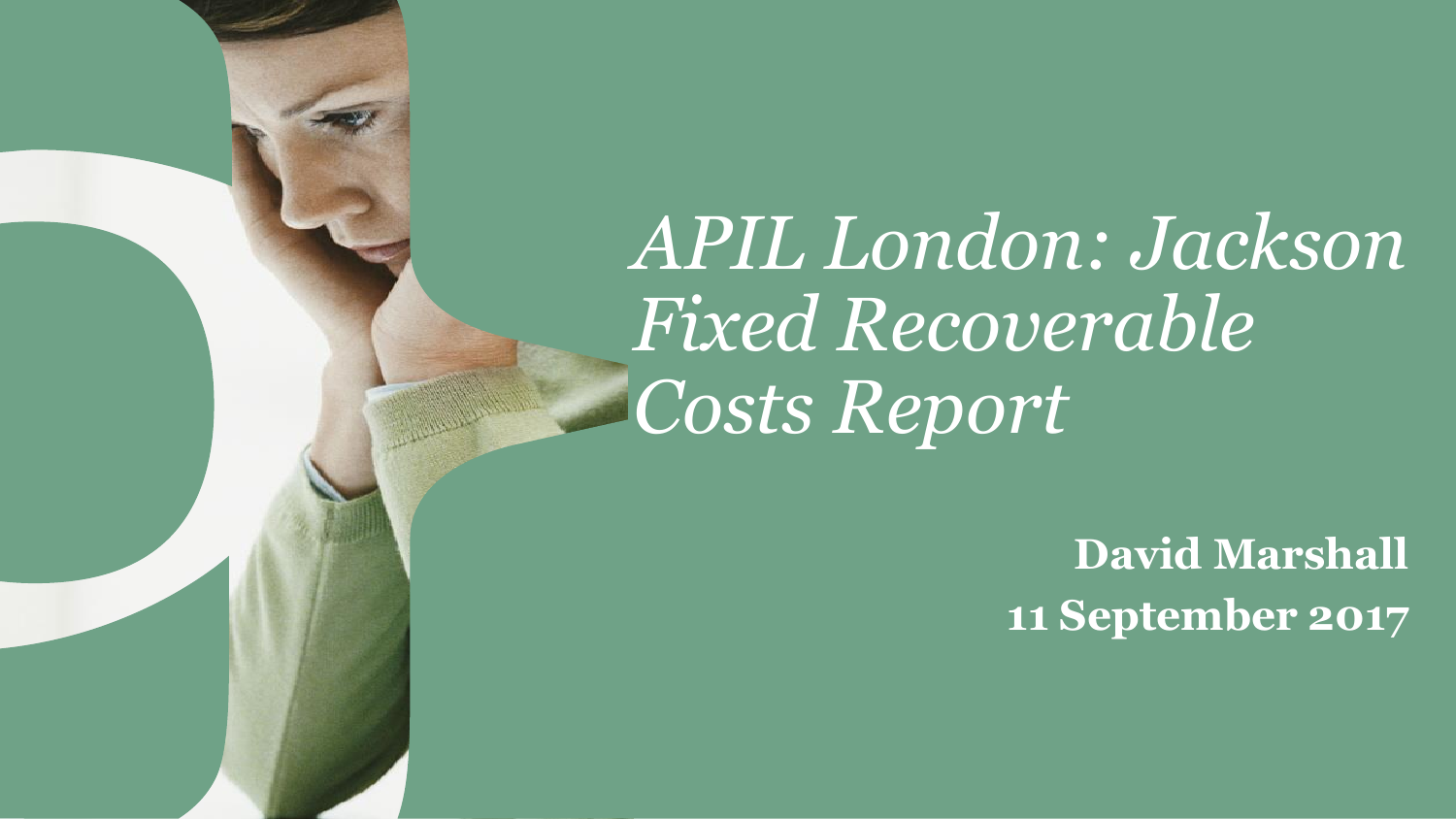#### *About me*

- Managing Partner, Anthony Gold Solicitors
- APIL President 2003-2004
- Chair of the Law Society's Civil Justice Committee 2013-2017
- Vice-Chair of Civil Justice Council's working group on noise-induced hearing loss 2015-2017
- Jackson Fixed Costs Review Assessor 2017

# **Speaking today in an entirely personal capacity!**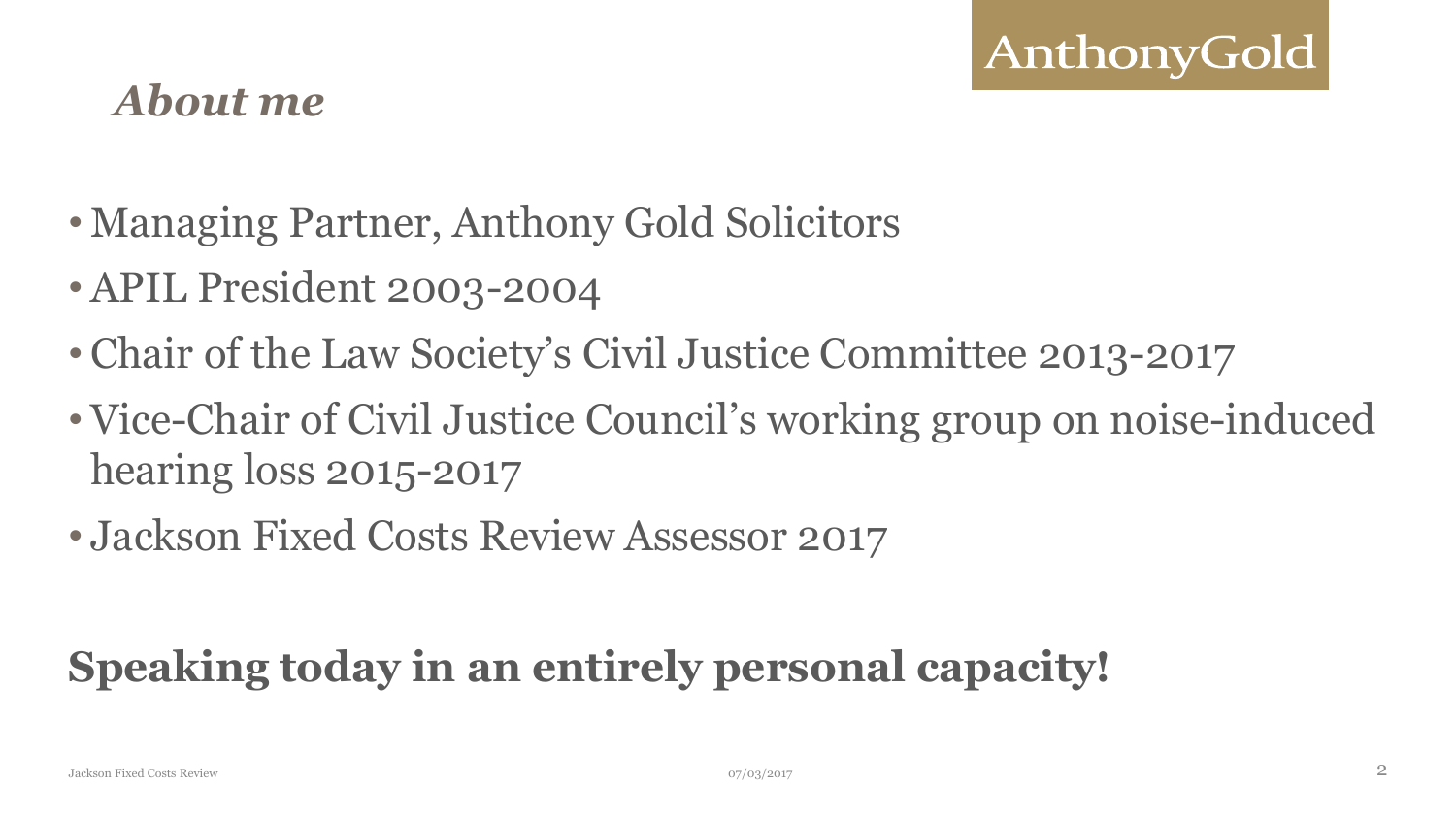#### AnthonyGold *The 'Transforming Justice' Project (1)*

Joint statement from the Lord Chancellor, Lord Chief Justice, Senior President of Tribunals – 15 September 2016

System must be:

- Just
- Proportionate
- Accessible

"The cost, speed and complexity should be proportionate to the scale and substance of the case" Embrace 'innovation' and 'technology'; legal profession must be 'ambitious' to 'meet needs' On-Line Court AND digitisation of existing process "Our times… provide the opportunity for radical change."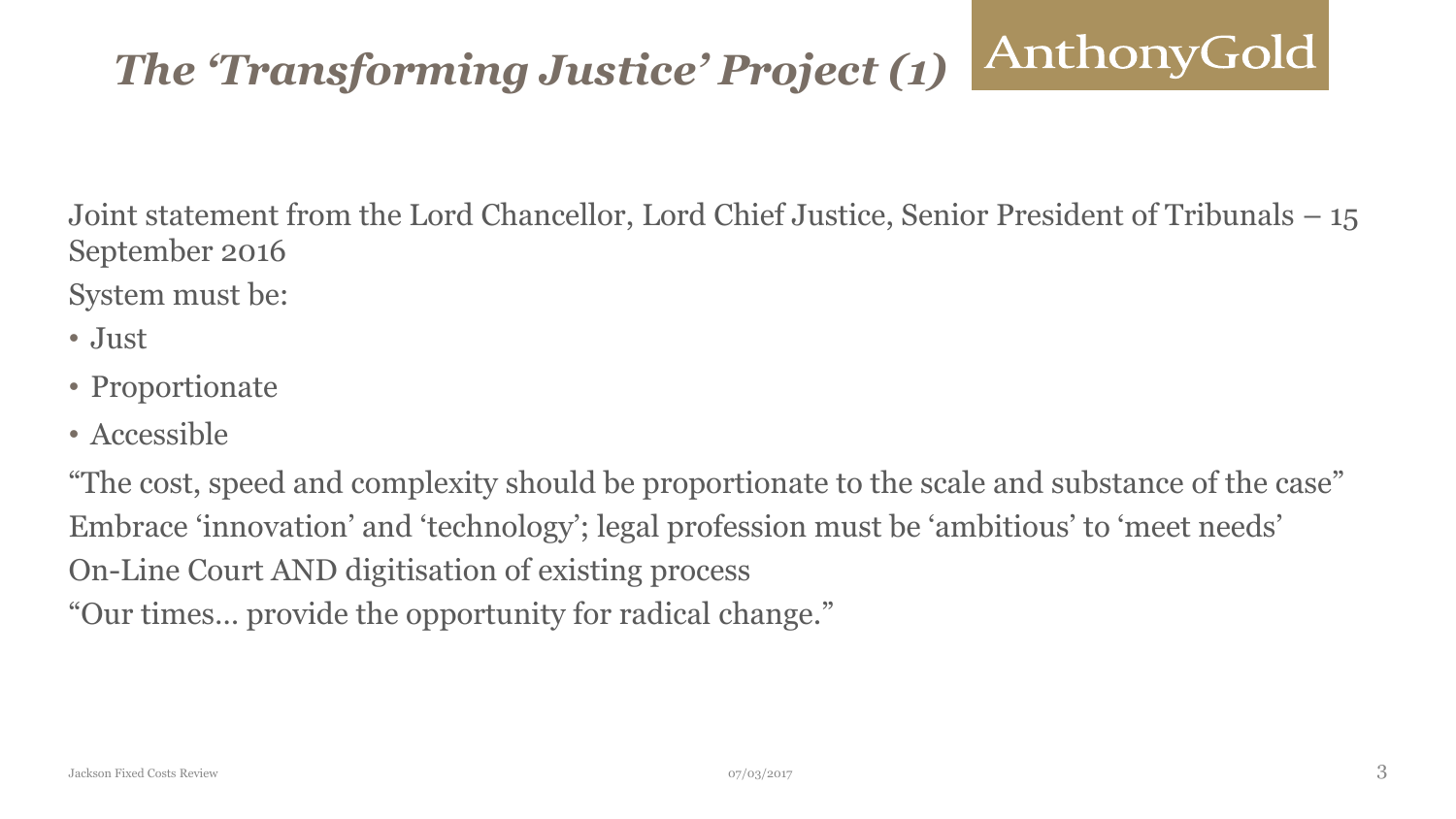# *The 'Transforming Justice' Project (2)*

- "More needs to be done to control the costs of civil cases so they are proportionate to the case, and legal costs are more certain from the start.
- Building on earlier reforms, we will look at options to extend fixed recoverable costs much more widely so the costs of going to court will be clearer and more appropriate.
- Our aim is that losing parties should not be hit with disproportionately high legal costs, and people will be able to take more informed decisions on whether to take or defend legal actions."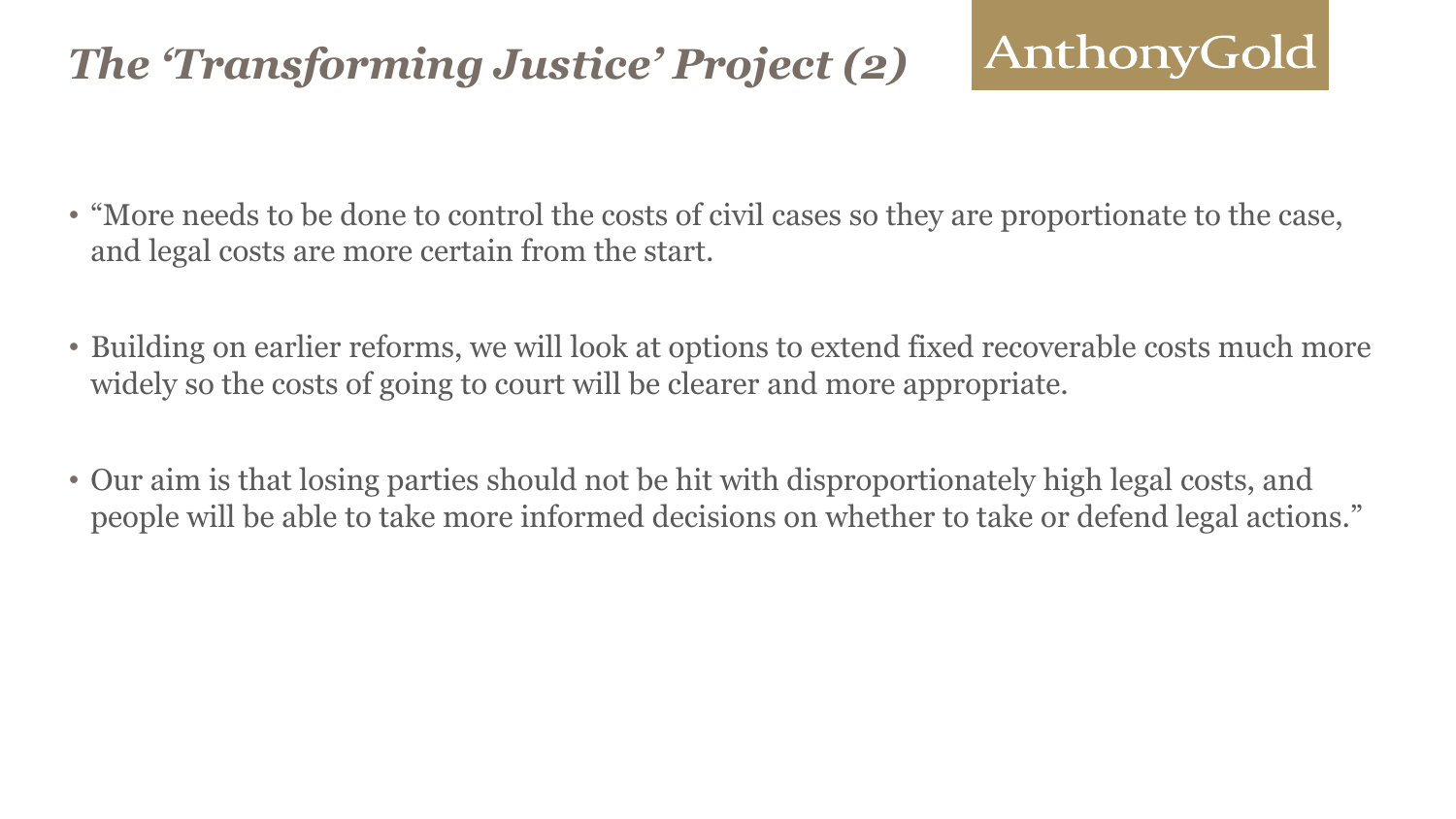# *Terms of reference for Jackson*

- "On 11th November 2016, the Lord Chief Justice and the Master of the Rolls commissioned [Jackson] to carry out a review with the following terms of reference:
- "(i) To develop proposals for extending the present civil fixed recoverable costs regime in England and Wales so as to make the costs of going to court more certain, transparent and proportionate for litigants.
- (ii) To consider the types and areas of litigation in which such costs should be extended, and the value of claims to which such a regime should apply.
- (iii) To report to the Lord Chief Justice and the Master of the Rolls by the 31st July 2017."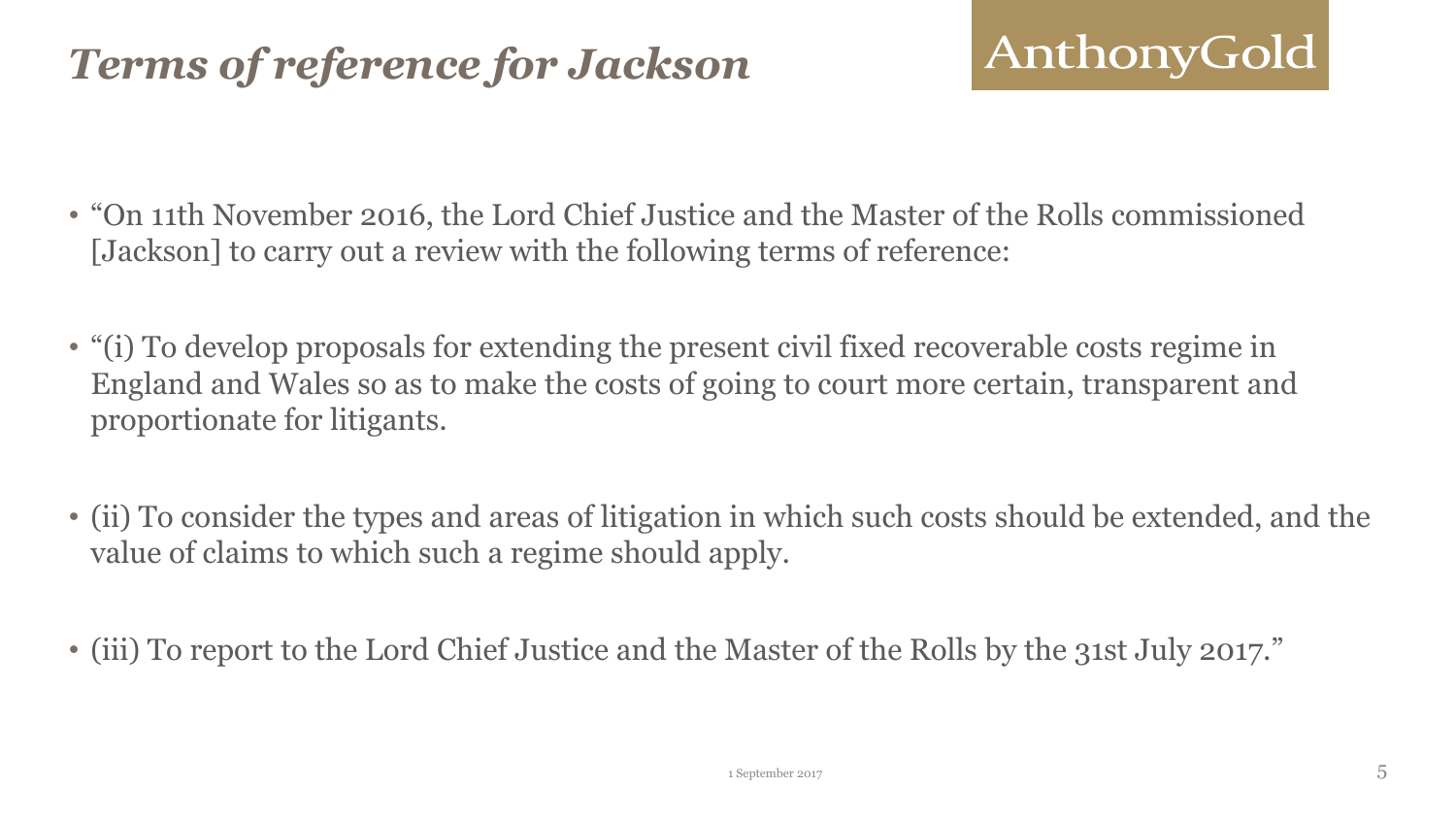## *Jackson's introductory remarks*

- "In England and Wales, the winning party in litigation is entitled to recover costs from the losing party. The traditional approach has been that the winner adds up its costs at the end and then claims back as much as it can from the loser. That is a recipe for runaway costs.
- The only way to control costs effectively is to do so in advance: that is <u>before</u> the parties have run up excessive bills. There are two ways of doing that:
	- a general scheme of fixed recoverable costs ("FRC");
	- imposing a budget for each individual case ("costs budgeting")."
- "My Final Report also proposed that after those reforms had bedded in work should be done on extending FRC to the lower regions of the multi-track."
- "it was inevitable that in due course another judge-led review would be set up to develop proposals for fixing the recoverable costs of lower value cases. This is that review. The terms of reference for the present project flow inexorably from the terms of reference set by Sir Anthony Clarke MR in 2008 and from the unfinished business of the previous review."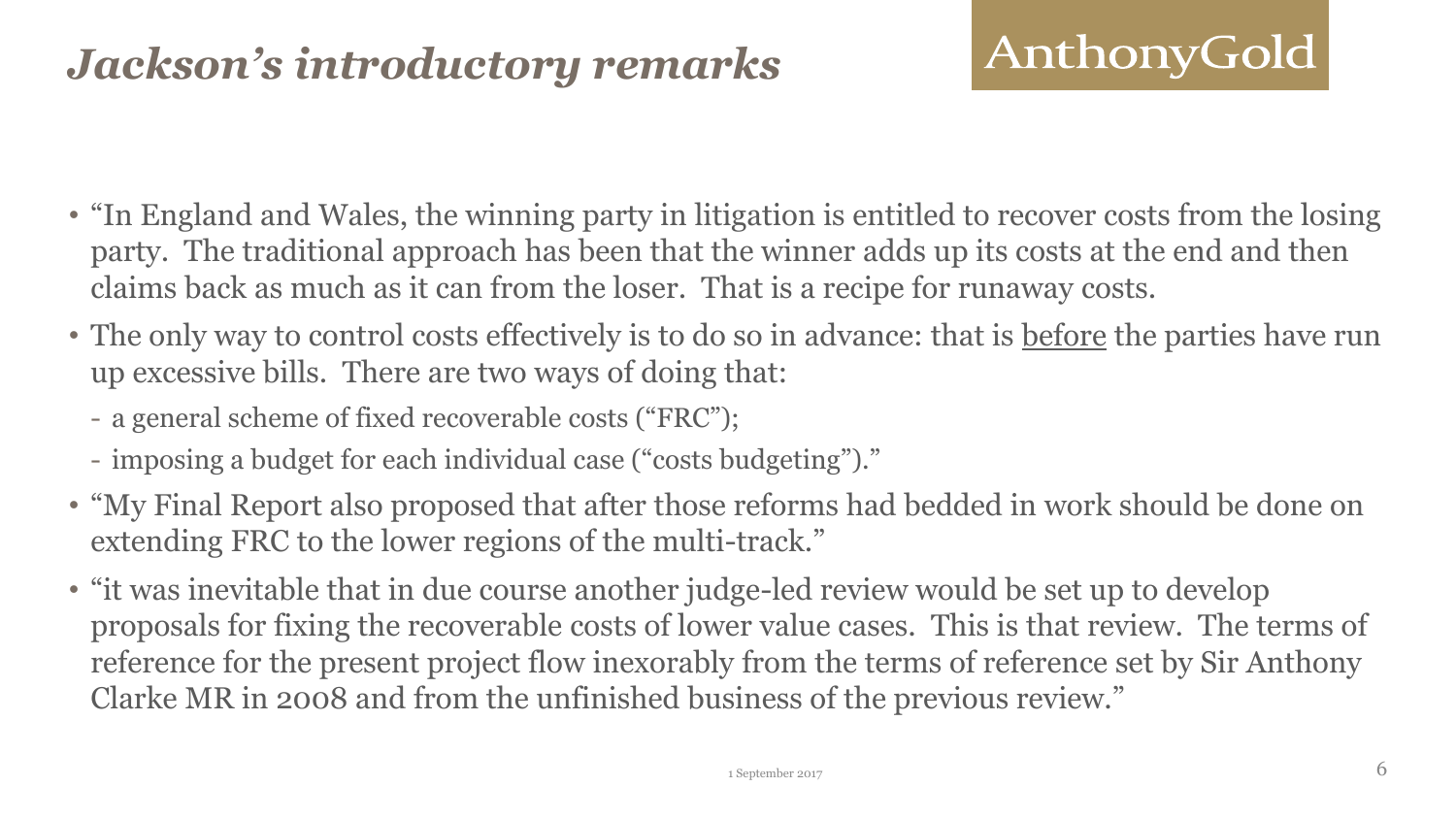#### *REVIEW OF CIVIL LITIGATION COSTS:* AnthonyGold *SUPPLEMENTAL REPORT FIXED RECOVERABLE COSTS*

Chapter 1. Introduction

Chapter 2. What are the Jackson Reforms and why do we need any more?

Chapter 3. Work undertaken and data collected during this review

Chapter 4. Seminars and meetings

Chapter 5. The fast track

Chapter 6. Costs management

Chapter 7. A new intermediate track for fixed costs cases

Chapter 8. Clinical negligence litigation

Chapter 9. Business and property litigation

Chapter 10. Judicial review

Chapter 11. The wider context, conclusion and recommendations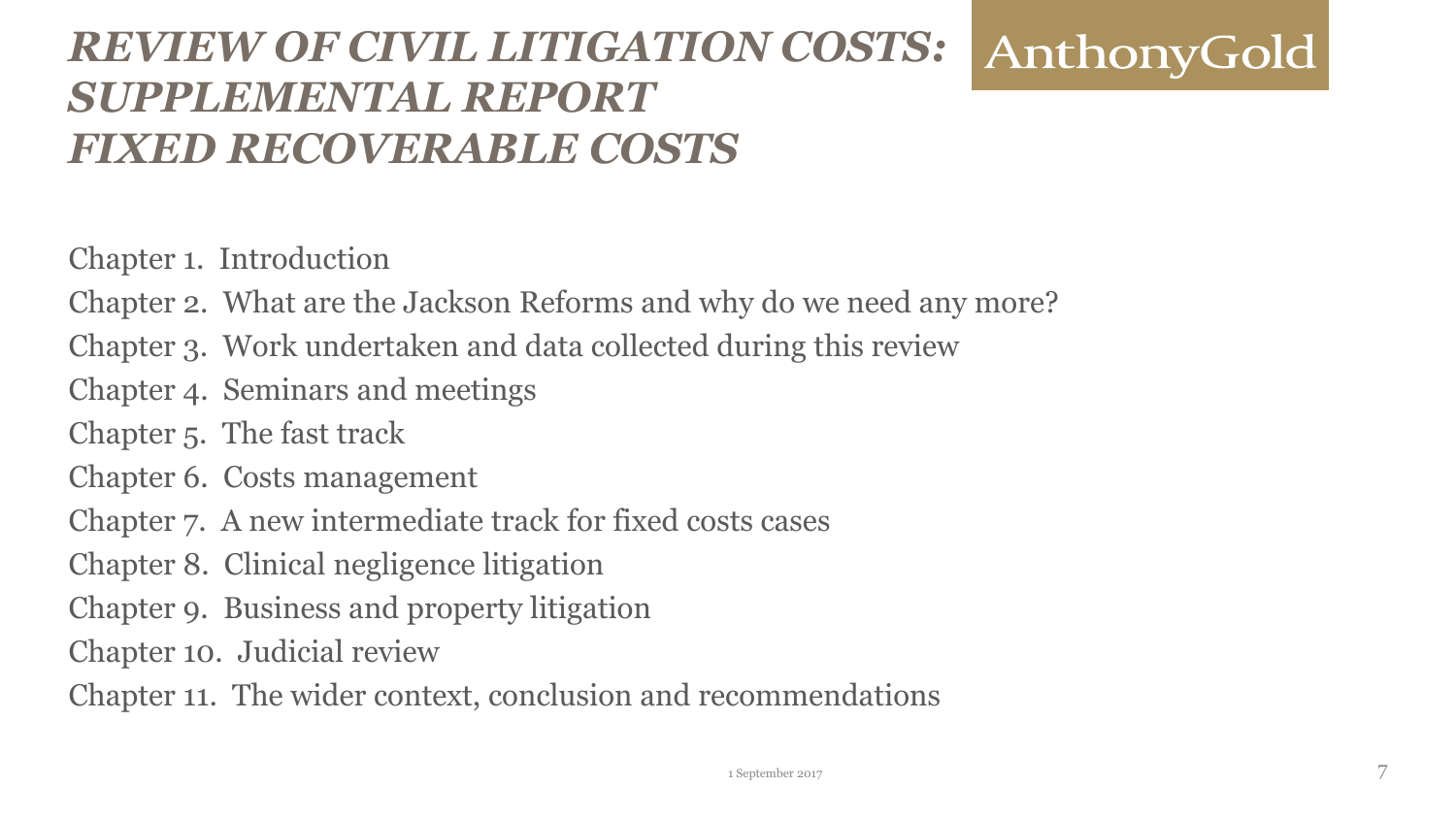## *Evidence collection*

- 14 Assessors
- 5 public meetings
- 12 other meetings/seminars listed in the Report
- Submissions from 141 respondents
- Budgets from "CCMCs" between  $5/12/16$  and  $20/1/17$  223 cases and 535 budgets (232 PI)
- Budgets and costs data contained in submissions
- Taylor Rose data (Fast Track and Multi-track post LASPO settled/assessed costs
- "The costs grids in chapters 5 and 7 are based upon (a) evidence and submissions received during the review, (b) a detailed analysis of recent approved or agreed budgets, (c) a robust analysis of recent costs data by Professor Fenn, one of the assessors and (d) the experience and expertise of all the assessors".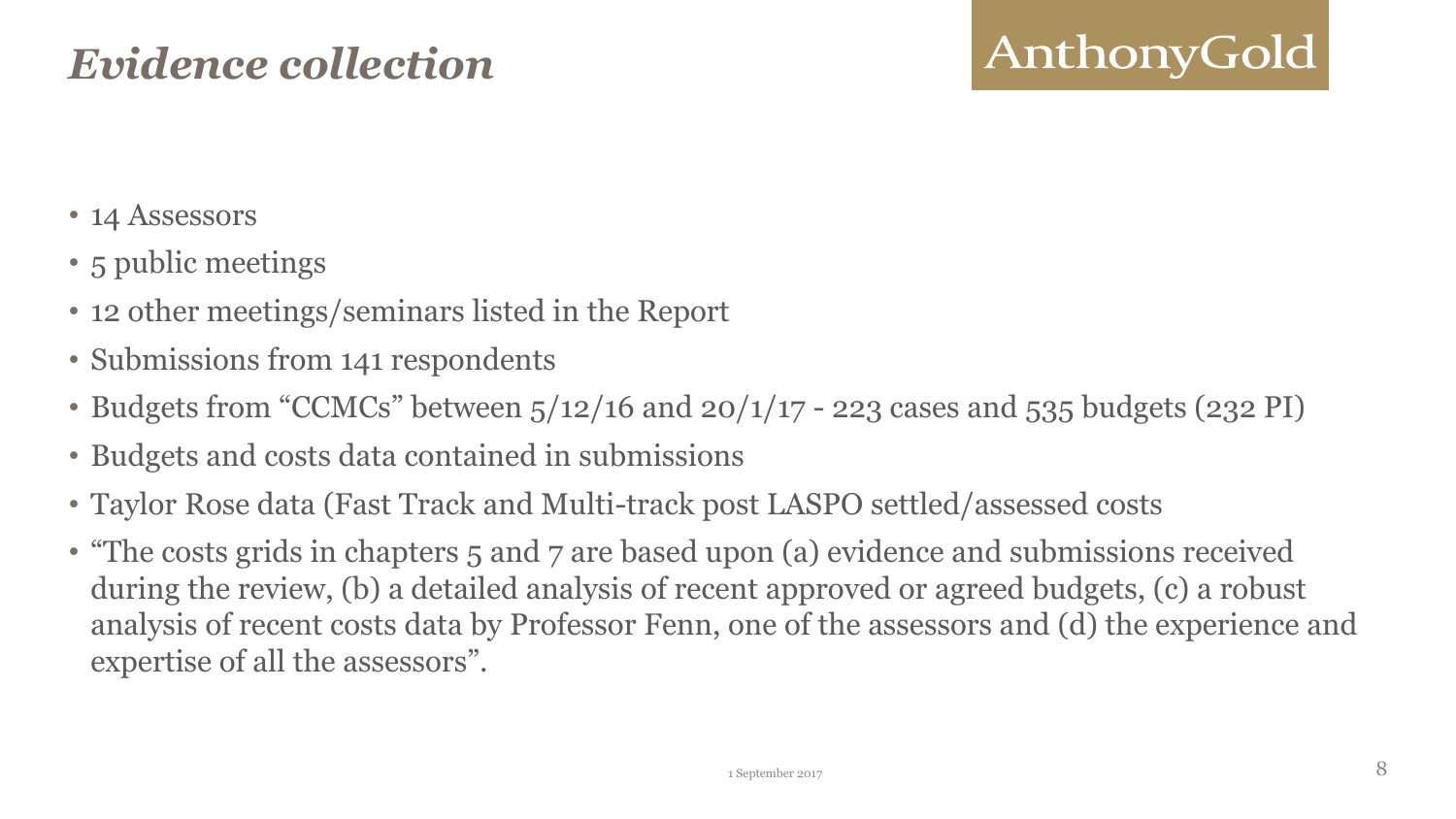"Readers may wish to compare the figures set out in sections 2 and 4 of this chapter with Table 7.1 in chapter 7. In undertaking any such exercise, they should bear in mind that:

(i) There will be 'process' savings if recoverable costs are fixed.

(ii) There will be 'efficiency' savings consequent upon the streamlined procedure proposed in chapter 7.

(iii) Approved budgets include incurred costs which are likely to be reduced following agreement or assessment at the conclusion of the case.

(iv) Approved budgets and many of the costs figures quoted in this chapter include disbursements which are additional to the sums shown in table 7.1.

(v) Not all of the cases up to  $\pounds$ 100,000 in value will go into the new intermediate track – only those which meet the criteria set out in chapter 7. Many of the multi-track cases reviewed in this chapter self-evidently do not meet those criteria."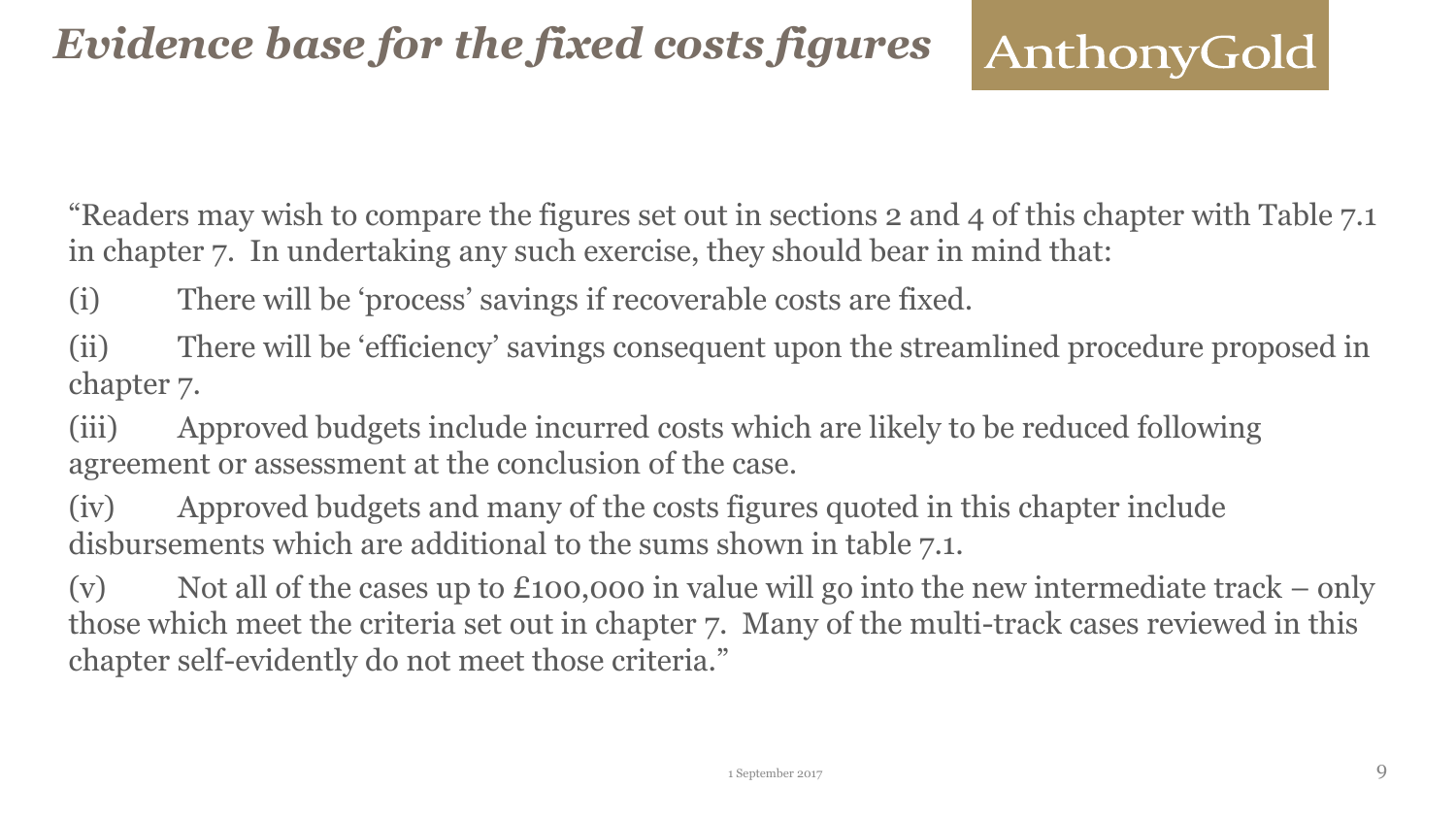## *CHAPTER 5. THE FAST TRACK*

- "CPR Part 45 sets out the current FRC regime, which is based on the recommendations made in chapter 15 and appendix 5 of my Final Report. It provides a matrix of FRC for the main categories of personal injury claims. These are: road traffic accident ("RTA"), employers' liability accident ("ELA") and public liability ("PL") cases."
- "I have come to the conclusion that it is not appropriate for me in this review to start 'tinkering' with the existing fast track FRC regime, which overall works well."
- "The time has surely come to complete the introduction of FRC across the fast track, not to keep kicking the issue into the long grass."
- "I agree with that view and recommend that all recoverable costs in the fast track should be fixed."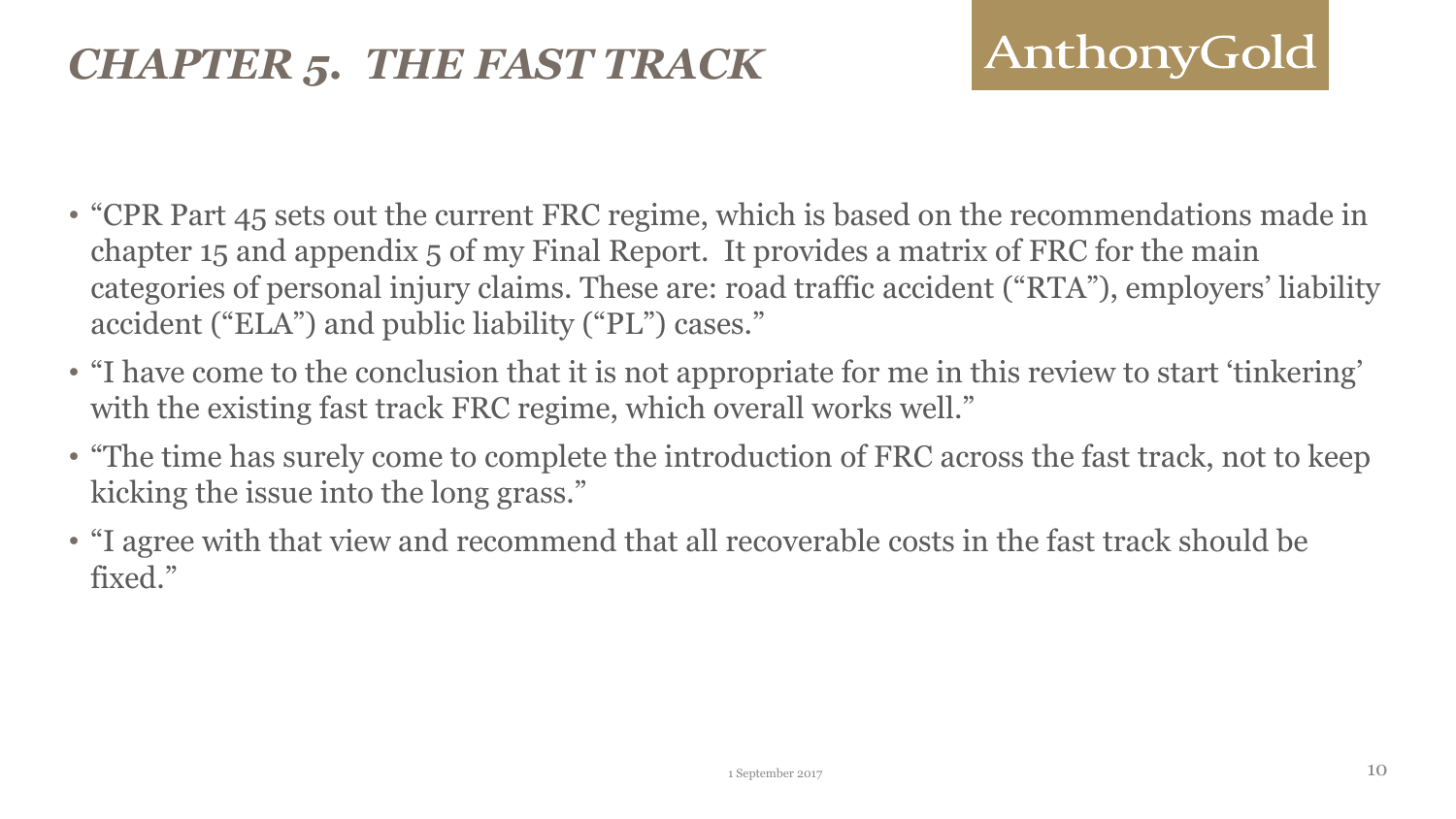# *PI Fast Track costs not currently fixed*

- Also, there are categories of personal injury claims for which FRC are not yet in place. In particular:
	- **Holiday sickness claims**. These are growing in frequency and are the subject of much discussion in the media... On the basis of the evidence received during this review, I would suggest that the FRC for such claims (when pursued individually) should be the same as for RTA personal injury cases. Multi-party actions in holiday sickness cases should proceed in the multi-track, as now.
	- **Employers' liability disease ("ELD")**. In recent years, most ELD cases in the fast track have been claims for noise induced hearing loss ("NIHL"). A working party set up by the Civil Justice Council ("CJC"), whose members include claimant and defendant representatives, has put forward proposals for FRC in respect of NIHL claims which remain in the fast track. This agreement was reached following a mediation.
	- Other fast track personal injury claims which are **excluded from the Protocols** for Low Value RTA, ELA and PL Claims."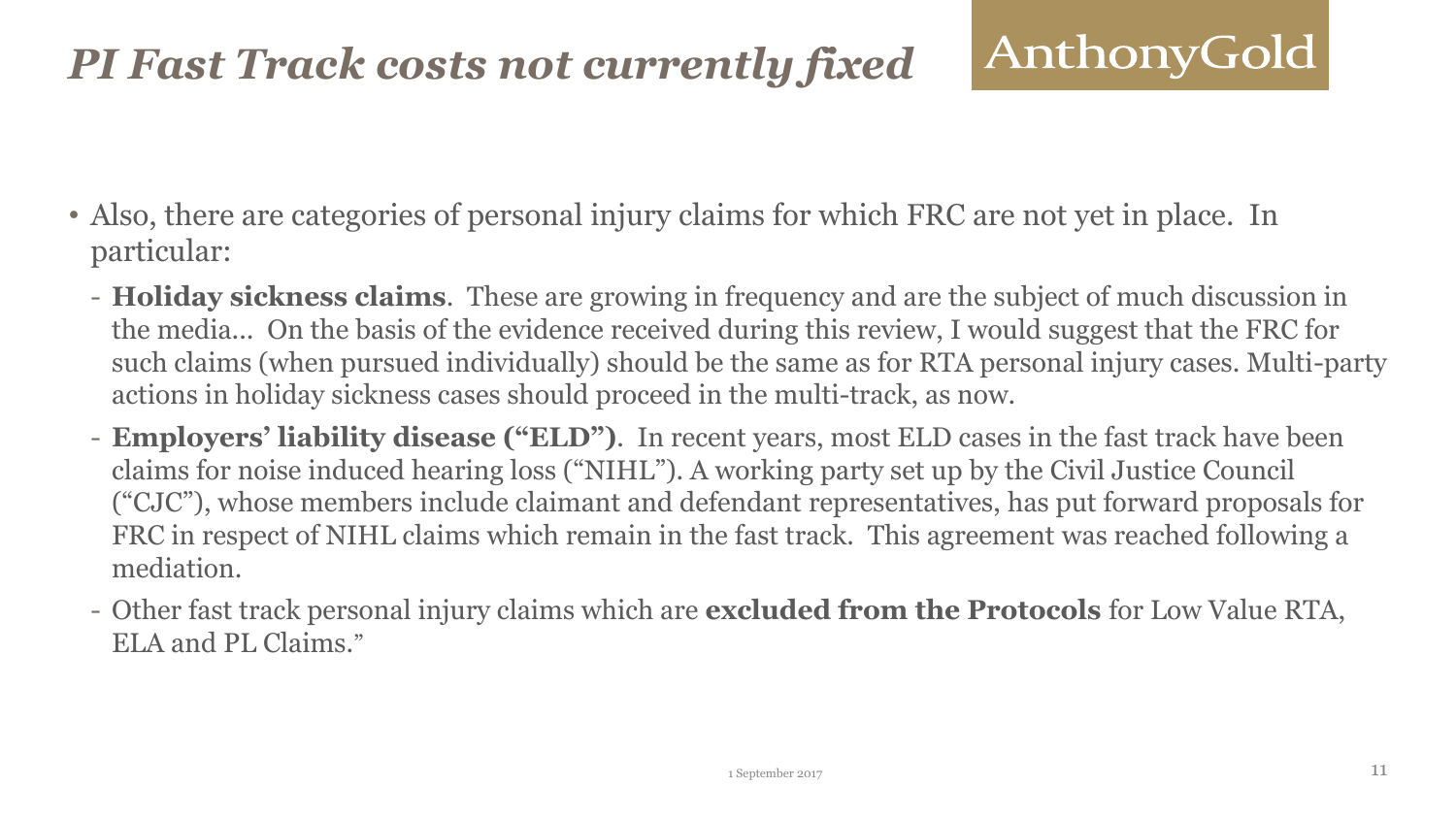### *The bands*

- Current EL and PL grid to be combined into one
- Two new bands for Fast Track costs to be added.
- Band 1: RTA non-personal injury, defended debt cases.
- Band 2: RTA personal injury (within Protocol), holiday sickness claims.
- Band 3: RTA personal injury (outside Protocol), ELA, PL, tracked possession claims, housing disrepair, other money claims.
- Band 4: ELD claims (other than NIHL), any particularly complex tracked possession claims or housing disrepair claims, property disputes, professional negligence claims and other claims at the top end of the fast track.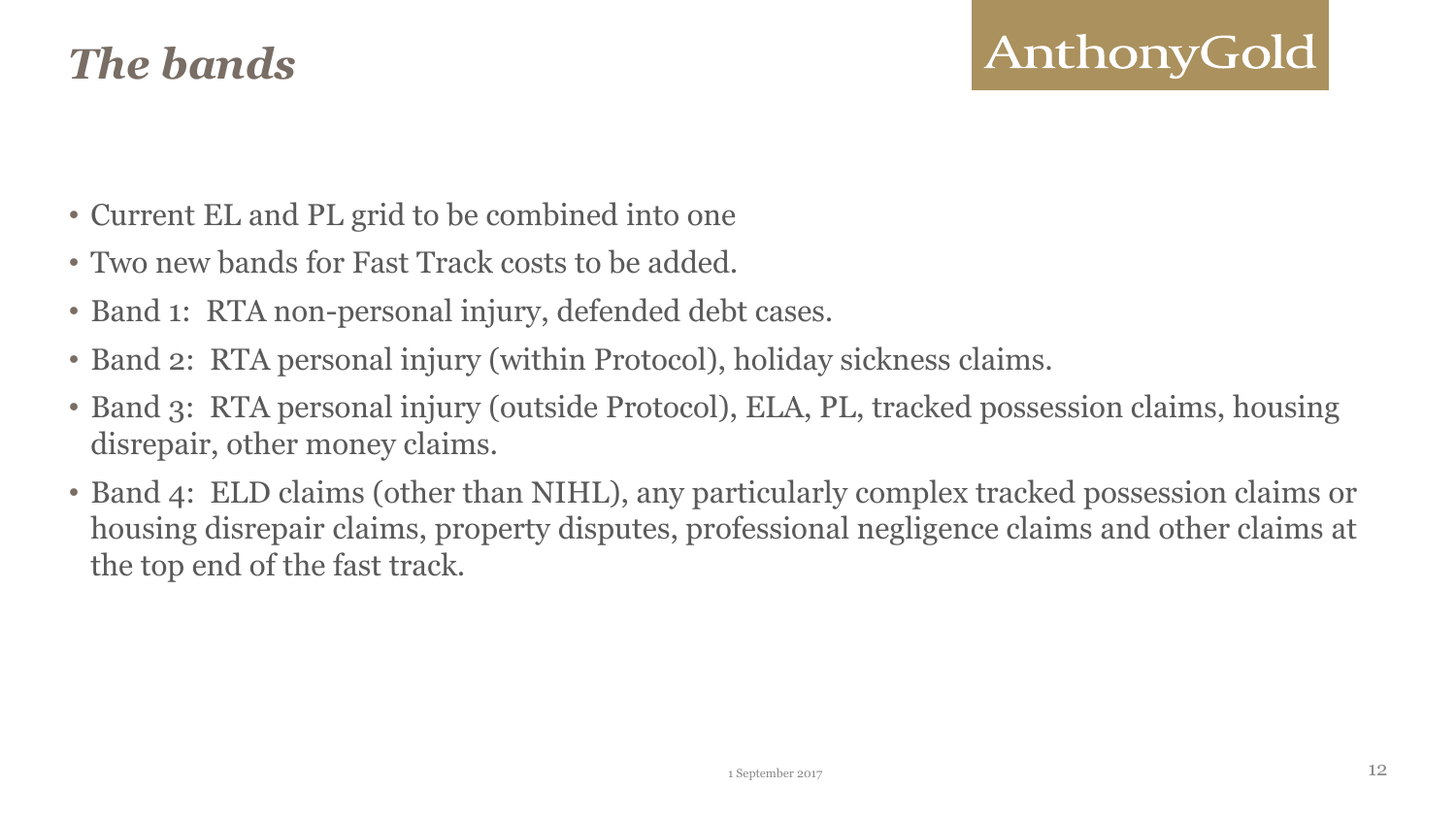### *Band 4 & NIHL*

.

| £2,250 + 15% of damages + £440 per extra defendant |
|----------------------------------------------------|
| £2,575 + 40% of damages + £660 per extra defendant |
| £5,525 + 40% of damages + £660 per extra defendant |
| £6,800 + 40% of damages + £660 per extra defendant |
| £1,380<br>a.                                       |
| $\mathbf{b}$ .<br>£1,380                           |
| £1,800<br>$\mathbf{c}$ .                           |
| d.<br>£2,500                                       |

| <b>Stage:</b>                | NIHL claims with value less than £25,000                                                                                                                 |  |  |  |
|------------------------------|----------------------------------------------------------------------------------------------------------------------------------------------------------|--|--|--|
| <b>Pre-issue</b>             | £4,000 + £500 per extra defendant (reduced by £1,000 if there is<br>an early admission of liability or by £500 if settled before<br>proceedings drafted) |  |  |  |
| Post-issue, pre-             | £5,650                                                                                                                                                   |  |  |  |
| allocation                   | + £830 uplift per extra defendant                                                                                                                        |  |  |  |
| Post-allocation,             | £7,306                                                                                                                                                   |  |  |  |
| pre-listing                  | $+$ £1,161 uplift per extra defendant                                                                                                                    |  |  |  |
| Post-listing, pre-           | £9,187                                                                                                                                                   |  |  |  |
| trial                        | $+ E1,537$ uplift per extra defendant                                                                                                                    |  |  |  |
| <b>Trial advocacy</b><br>fee | £1,380.                                                                                                                                                  |  |  |  |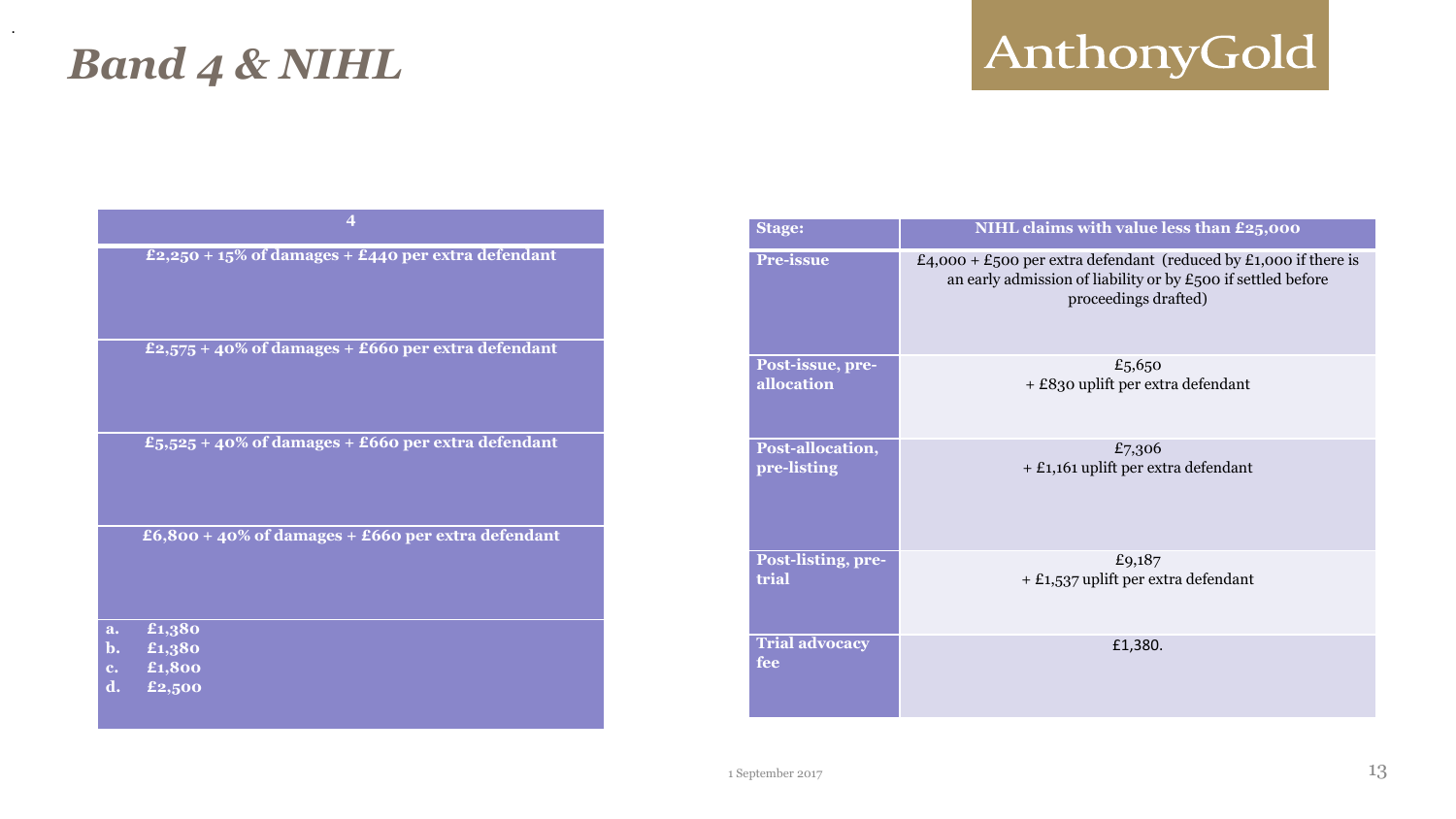# *Uprating for inflation*

- "Many submissions make the point that FRC must be uprated for inflation.
- I agree and recommend that FRC in the fast track be adjusted periodically by reference to the **Services Producer Price Index**. This index is a measure of inflation for the UK services sector. It is constructed from quarterly surveys measuring the price received for selected services.
- Annual increases will generate too much complexity and confusion in ongoing cases. I therefore recommend reviews **every three years**. To the extent that technological advances reduce legal costs at a faster rate than those of other services, the triennial review may wish to adjust the uprating accordingly. This uprating will only apply to the 'lump sum' elements of fixed costs, not to any percentages of damages which may be added. The level of damages rises over time to take account of inflation, so the 'percentage' elements will not need uprating."
- [https://www.ons.gov.uk/economy/inflationandpriceindices/bulletins/servicesproducerpriceindi](https://www.ons.gov.uk/economy/inflationandpriceindices/bulletins/servicesproducerpriceindices/jantomar2017) [ces/jantomar2017.](https://www.ons.gov.uk/economy/inflationandpriceindices/bulletins/servicesproducerpriceindices/jantomar2017)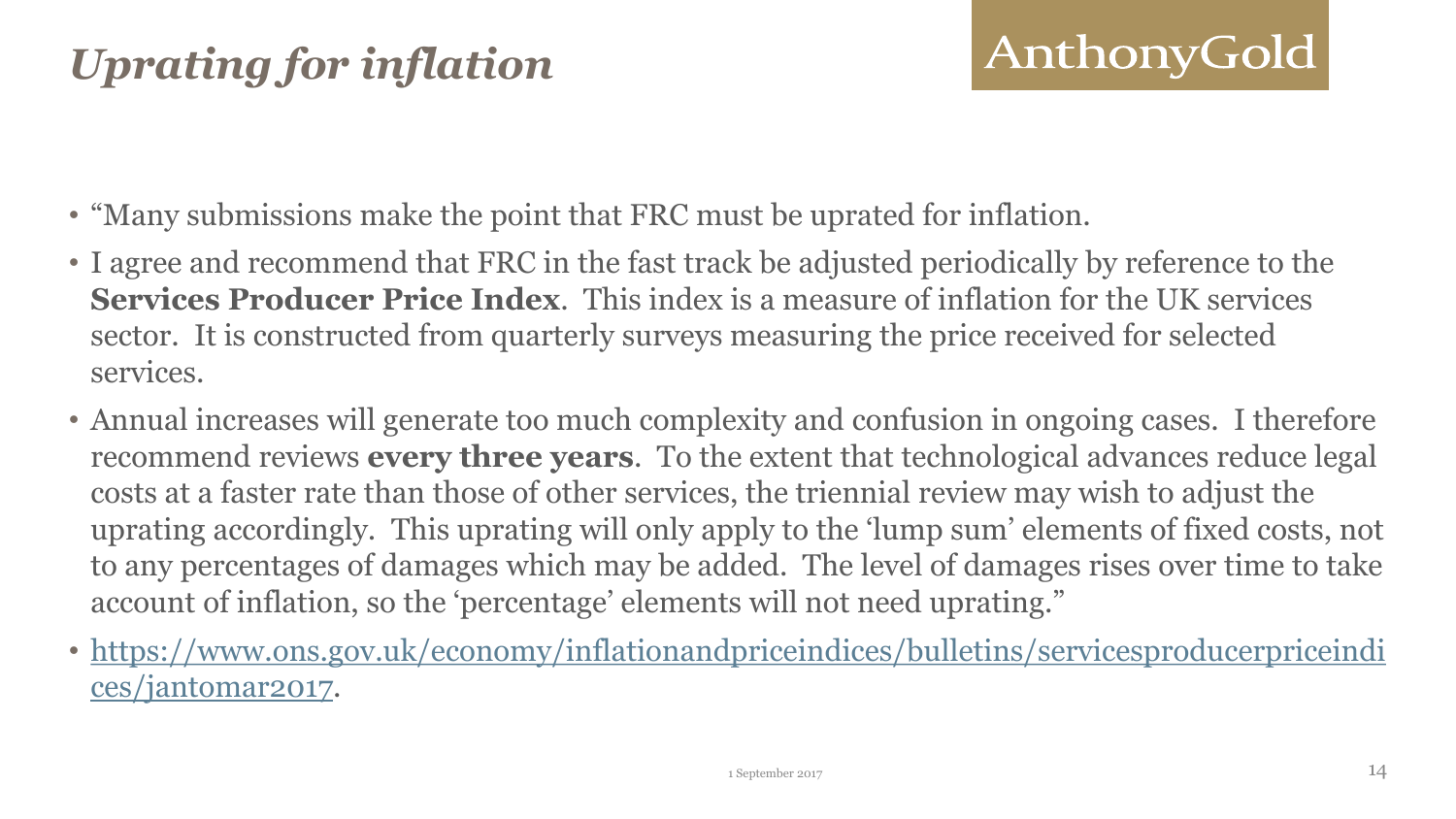### *CHAPTER 7. A NEW INTERMEDIATE TRACK FOR FIXED COSTS CASES*

- (i) The case is not suitable for the small claims track or the fast track.
- (ii) The claim is for debt, damages or other monetary relief, no higher than **£100,000**.
- (iii) If the case is managed proportionately, the **trial** will not last longer than **three days**.
- (iv) There will be **no more than two expert** witnesses giving oral evidence for each party.
- (v) The case can be justly and proportionately managed under the **expedited procedure**  described in section 4 below.
- (vi) There are **no wider factors**, such as **reputation or public importance**, which make the case inappropriate for the intermediate track.
- (vii) The claim is **not** for **mesothelioma** or other **asbestos** related lung diseases.
- (viii) Alternatively, even if none of criteria (i)-(vii) are met, there are particular reasons to assign the case to the intermediate track, [e.g. neighbour/family disputes or 'to promote access to justice"].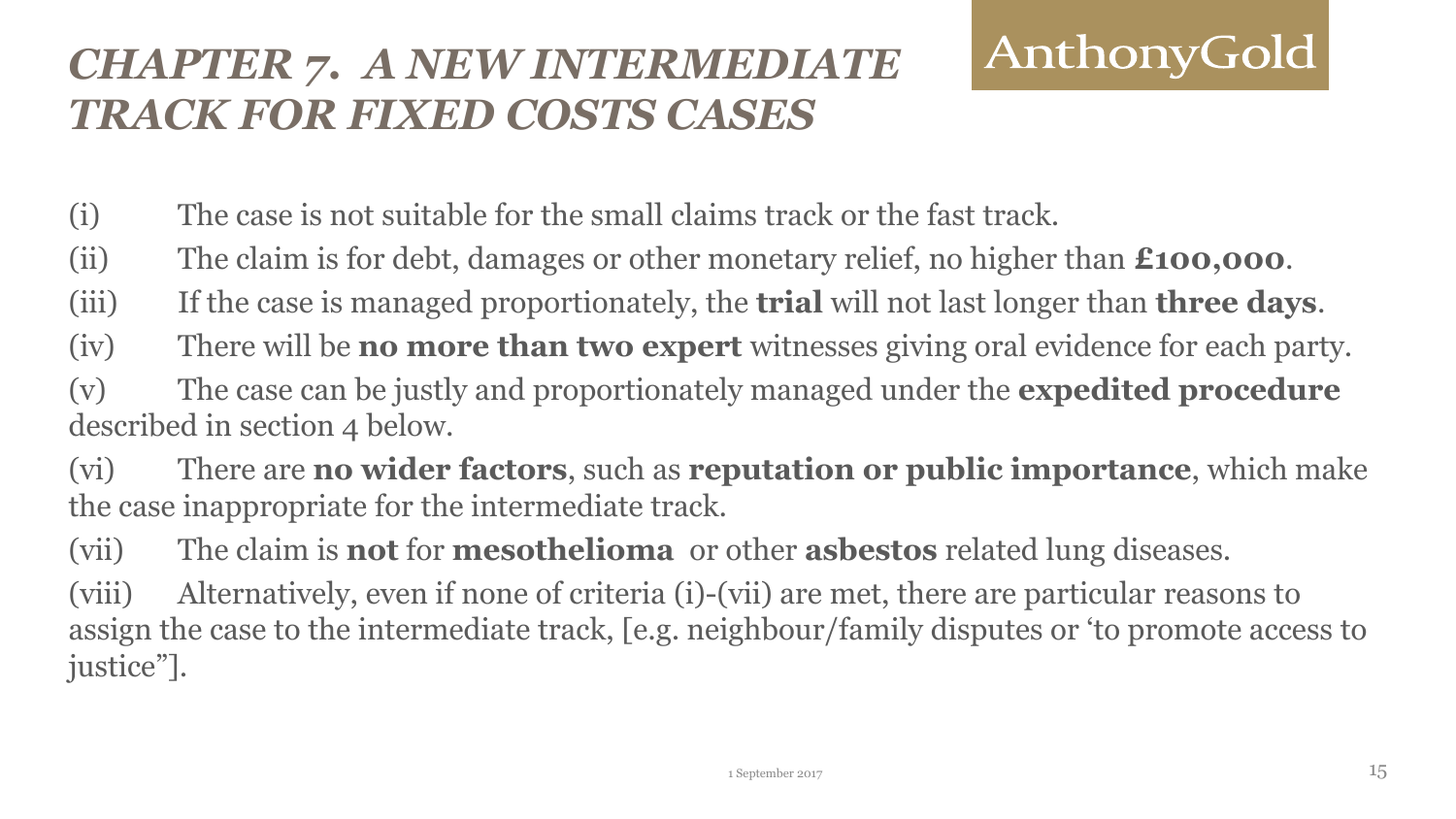"The **APIL conference** provided an opportunity for me to talk informally to many highly experienced personal injury and clinical negligence lawyers. This informal feedback revealed:

(i) The proposed intermediate track will catch very few cases if it is limited to cases where each party only has one oral expert. Furthermore, 'one oral expert cases' will not need three days. **It would be more realistic to limit the intermediate track to cases where there are not more than two oral experts on each side and the trial will take not more than three days**.

(ii) **Multiple defendant cases would be unsuitable** for the intermediate track, unless liability is admitted and the only issue is quantum.

(iii) Quite a few solicitors would be **content to have FRC** in personal injury cases (but not clinical negligence cases) where the claim is up to £75,000 or £100,000, provided that (a) there is a **streamlined procedure** and (b) **the figures are right**…"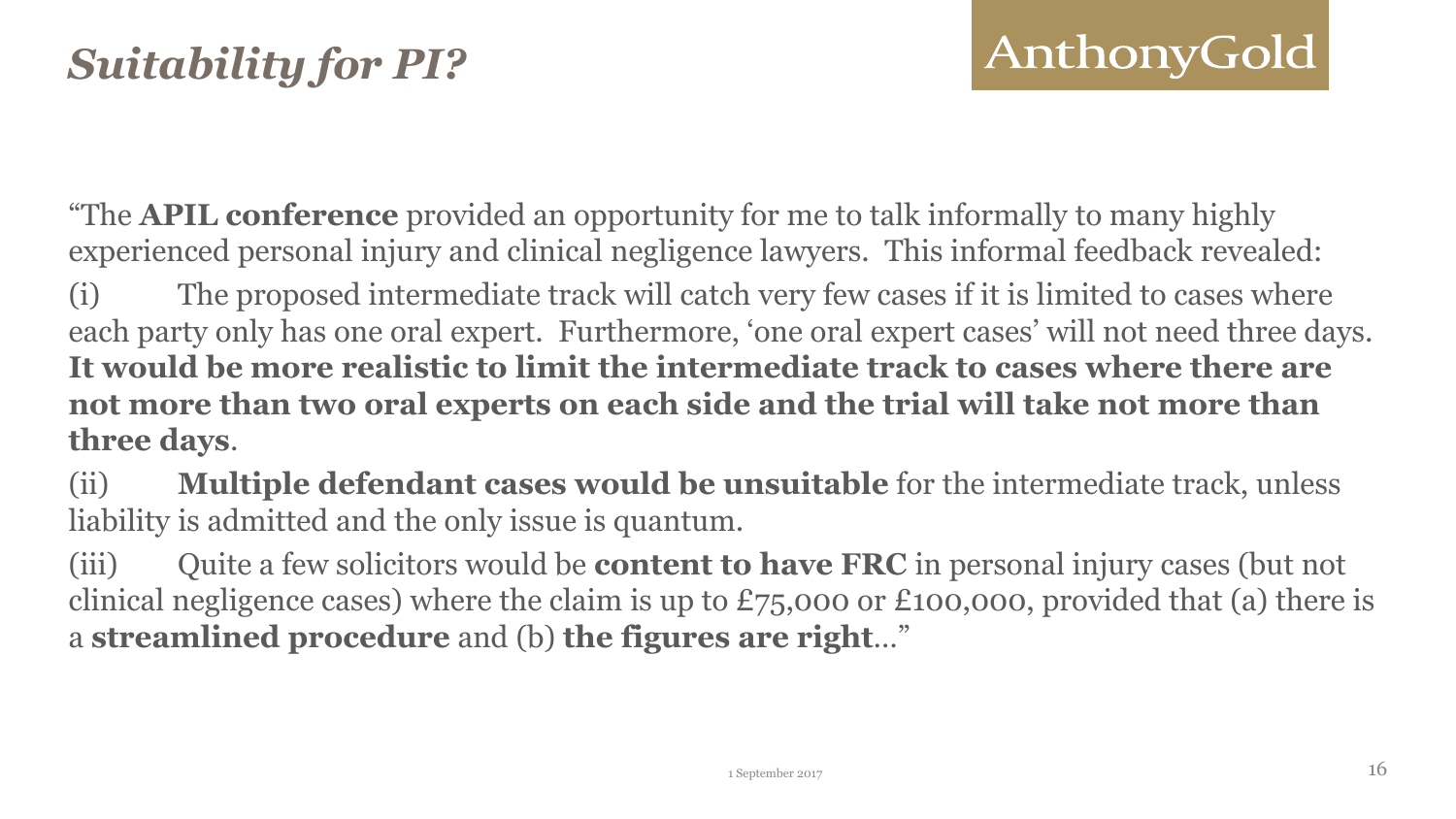# *Cases unlikely to be suitable, even below £100,000*

- "Complex personal injury and professional negligence cases"
- "Clinical negligence claims above £25,000 will seldom be suitable for the intermediate track, unless both breach of duty and causation have been admitted at an early stage. The multi-track will be the normal track for clinical negligence claims above £25,000."
- "The intermediate track will seldom be suitable for
	- (a) some **multi-party** cases;
	- (b) **actions against the police** (as demonstrated by the submissions of the Police Action Lawyers Group);
	- (c) **child sexual abuse claims** (as demonstrated by the submissions of the Association of Child Abuse Lawyers);"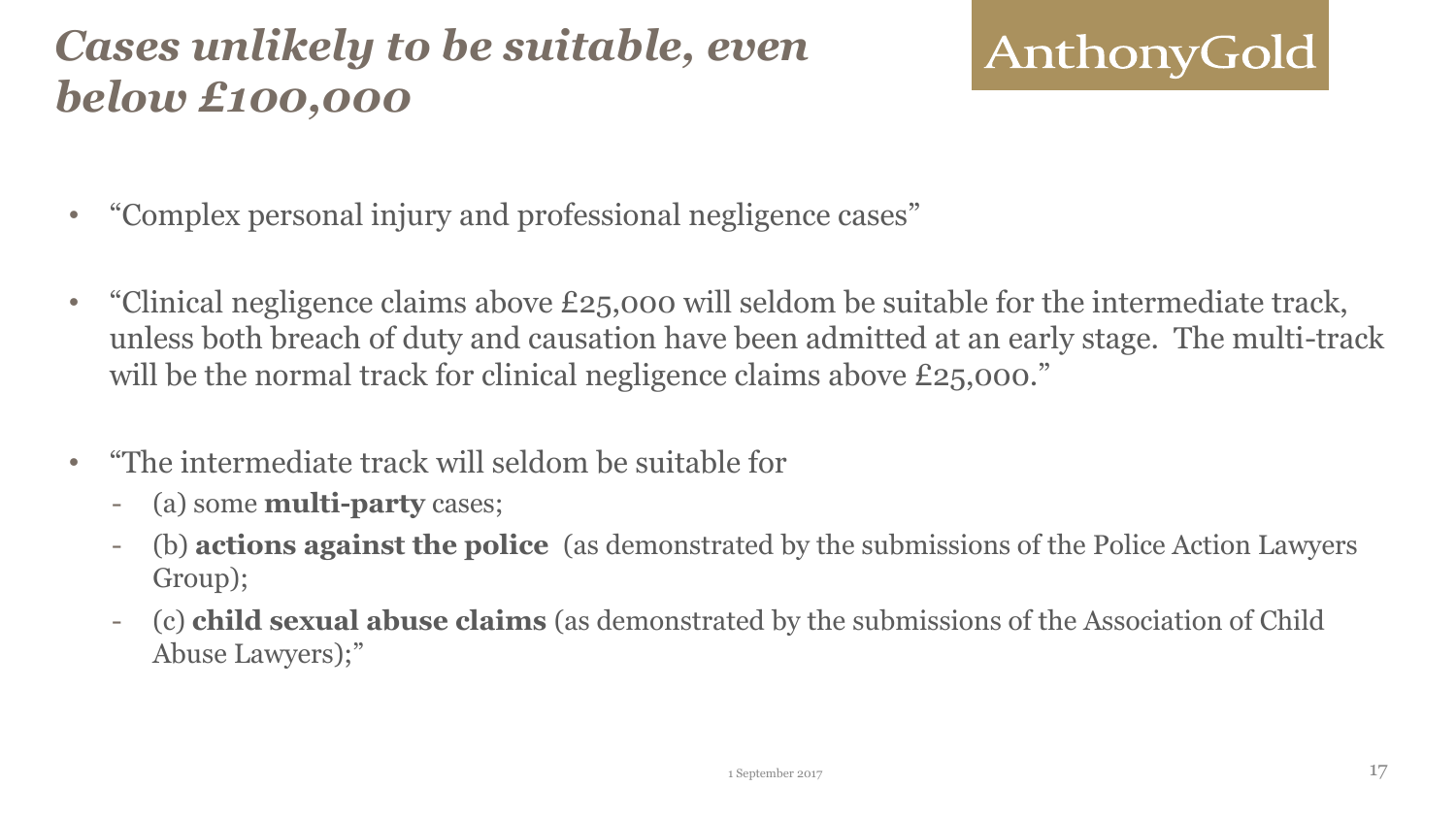# *Clinical Negligence budget data*

| Clinical Negligence - Claimant - Average |                             |                |                                 |           |  |  |
|------------------------------------------|-----------------------------|----------------|---------------------------------|-----------|--|--|
| Value (£)                                | Number of<br><b>Budgets</b> | Incurred $(E)$ | Agreed or Approved Future $(E)$ | Total (£) |  |  |
| $0-25k$                                  | $6\,$                       | 35,988         | 59,568                          | 95,555    |  |  |
| 25-50k                                   | $12\,$                      | 47,965         | 107,665                         | 155,630   |  |  |
| <b>50-100k</b>                           | 15                          | 59,987         | 137,214                         | 197,200   |  |  |
| 100-250k                                 | 13                          | 74,920         | 152,695                         | 227,615   |  |  |
| $250k+$                                  | $\mathbf 2$                 | 64,062         | 85,526                          | 149,588   |  |  |
| <b>Value</b><br>unknown                  | $\overline{\mathbf{3}}$     | 93,640         | 227,221                         | 320,861   |  |  |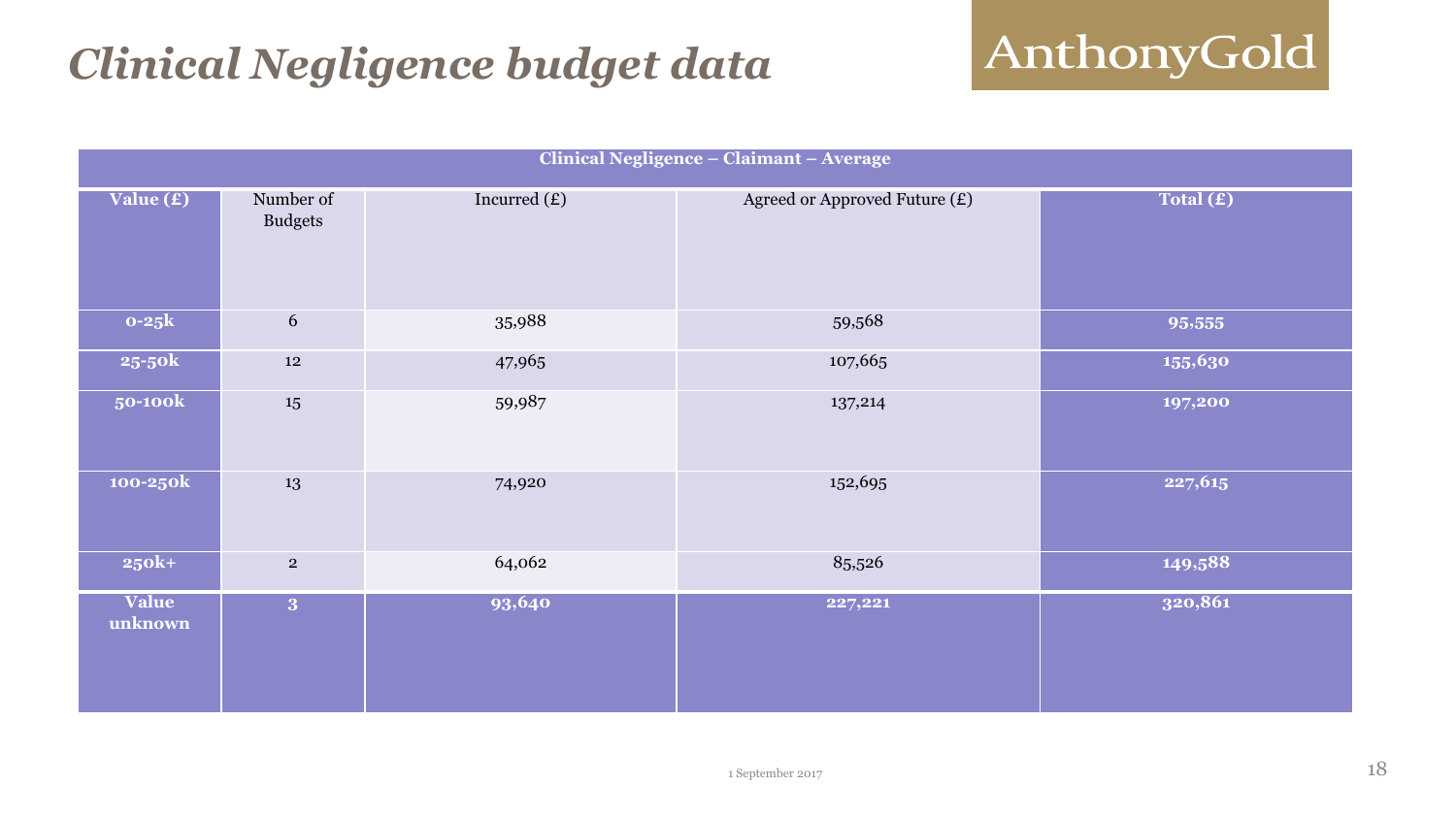#### AnthonyGold *Streamlined process in the intermediate track*

- Statements of Case: 10 pages plus core documents
- CMC
- Disclosure (standard for PI)
- All witness statements: 30 pages
- Experts: 1 or 2 (20 pages)
- Trial not more than 3 days preferably less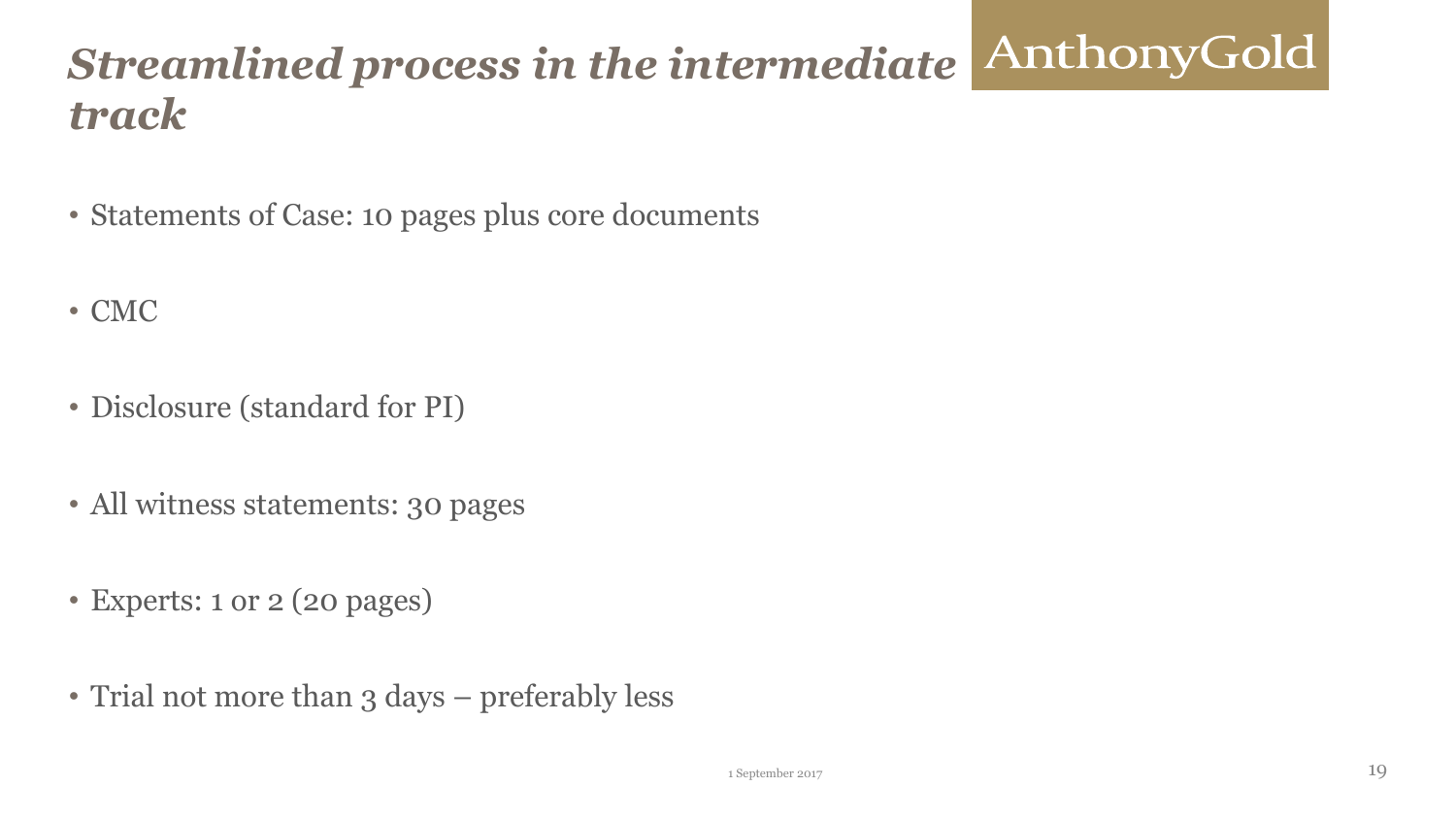#### *Intermediate Track: fixed costs matrix (1)*

# AnthonyGold

| Stage (S)                                                    | <b>Band 1</b>              | <b>Band 2</b>              | <b>Band 3</b>              | Band 4                      |
|--------------------------------------------------------------|----------------------------|----------------------------|----------------------------|-----------------------------|
| S1 Pre-issue or pre-defence                                  | £1,400 + 3% of             | £4,350 + 6% of             | £5,550 + 6% of             | £8,000 + 8% of              |
| investigations                                               | damages                    | damages                    | damages                    | damages                     |
| S2 Counsel/ specialist lawyer<br>drafting statements of case | £1,750                     | £1,750                     | £2,000                     | £2,000                      |
| and/or advising (if instructed)                              |                            |                            |                            |                             |
| S3 Up to and including CMC                                   | £3,500 + 10% of<br>damages | £6,650 + 12% of<br>damages | £7,850 + 12% of<br>damages | £11,000 + 14% of<br>damages |
| S4 Up to the end of disclosure                               | £4,000 + 12% of            | £8,100 + 14% of            | £9,300 + 14% of            | £14,200 + 16% of            |
| and inspection                                               | damages                    | damages                    | damages                    | damages                     |
| S5 Up to service of witness                                  | £4,500 + 12% of            | £9,500 + 16% of            | £10,700 + 16% of           | £17,400 + 18% of            |
| statements and expert reports                                | damages                    | damages                    | damages                    | damages                     |
| S6 Up to PTR, alternatively 14                               | £5,100 + 15% of            | £12,750 + 16% of           | £13,950 + 16% of           | £21,050 + 18% of            |
| days before trial                                            | damages                    | damages                    | damages                    | damages                     |
| S7 Counsel/ specialist lawyer<br>advising in writing or in   | £1,250                     | £1,500                     | £2,000                     | £2,500                      |
| conference (if instructed)                                   |                            |                            |                            |                             |
| S8 Up to trial                                               | £5,700 + 15% of            | £15,000 + 20% of           | £16,200 + 20% of           | £24,700 + 22% of            |
|                                                              | damages                    | damages                    | damages                    | damages                     |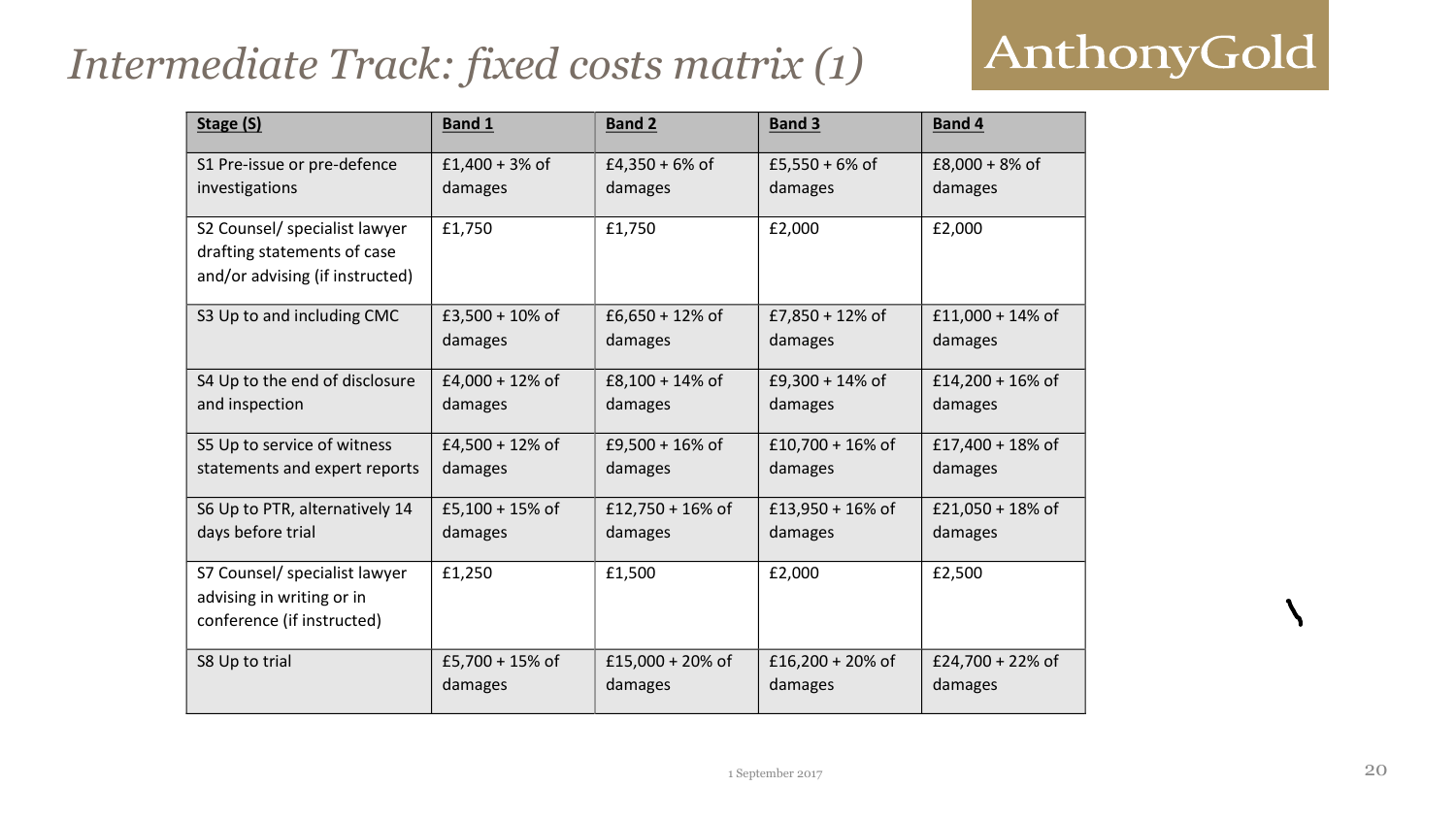#### *Intermediate Track: fixed costs matrix (2)*

| S9 Attendance of solicitor at<br>trial per day                               | £500           | £750           | £1,000         | £1,250         |
|------------------------------------------------------------------------------|----------------|----------------|----------------|----------------|
| S10 Advocacy fee: day 1                                                      | £2,750         | £3,000         | £3,500         | £5,000         |
| s11 Advocacy fee: subsequent<br>days                                         | £1,250         | £1,500         | £1,750         | £2,500         |
| S12 Hand down of judgment<br>and consequential matters                       | £500           | £500           | £500           | £500           |
| S13 ADR: counsel/specialist<br>lawyer at mediation or JSM (if<br>instructed) | £1,200         | £1,500         | £1,750         | £2,000         |
| S14 ADR: solicitor at JSM or<br>mediation                                    | £1,000         | £1,000         | £1,000         | £1,000         |
| S15 Approval of settlement<br>for child or protected party                   | £1,000         | £1,250         | £1,500         | £1,750         |
| Total: (a) £30,000 (b) £50,000,                                              | £19,150<br>(a) | £33,250<br>(a) | £39,450<br>(a) | £53,050<br>(a) |
| (c) £100,000 damages                                                         | £22,150<br>(b) | £37,250<br>(b) | £43,450<br>(b) | £57,450<br>(b) |
|                                                                              | £29,650<br>(c) | £47,250<br>(c) | £53,450<br>(c) | £68,450<br>(c) |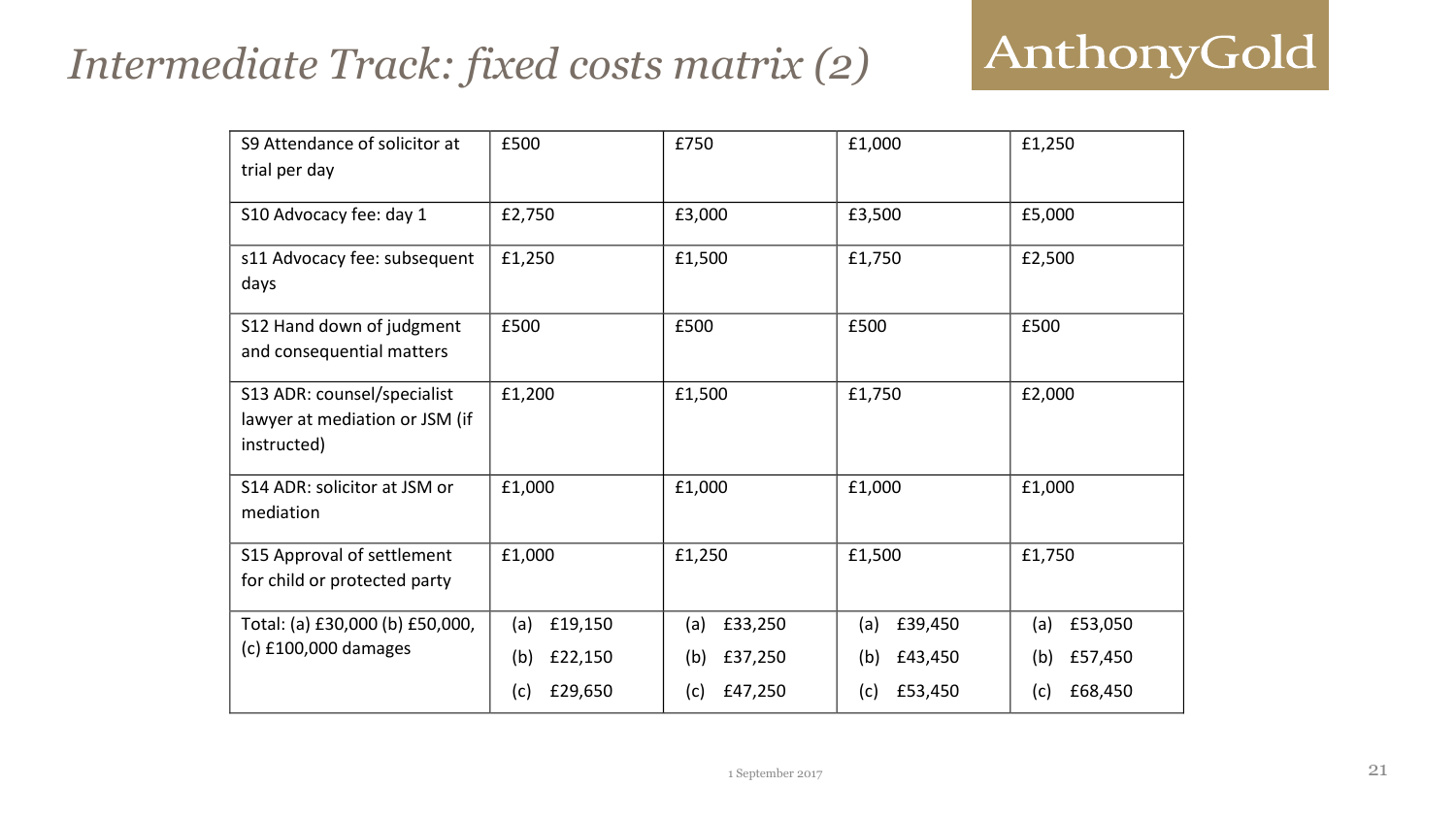# *Fixed recoverable costs as a working model of "proportionality"*

"The recoverable costs set out in Table 7.1 represent my best effort at converting the proportionality rules into hard figures. This must be the correct approach. The grid cannot be an exact pre-estimate of the costs which every party will incur in every intermediate track case."

"Comparability of personal injury and non-personal injury cases. There is, I suggest, sufficient flexibility in the grid to accommodate the general run of personal injury and non-personal injury cases which fall within the intermediate track. Also, as one of my assessors has pointed out, within the intermediate track we should not be putting a higher price on property and financial claims than on claims about human health."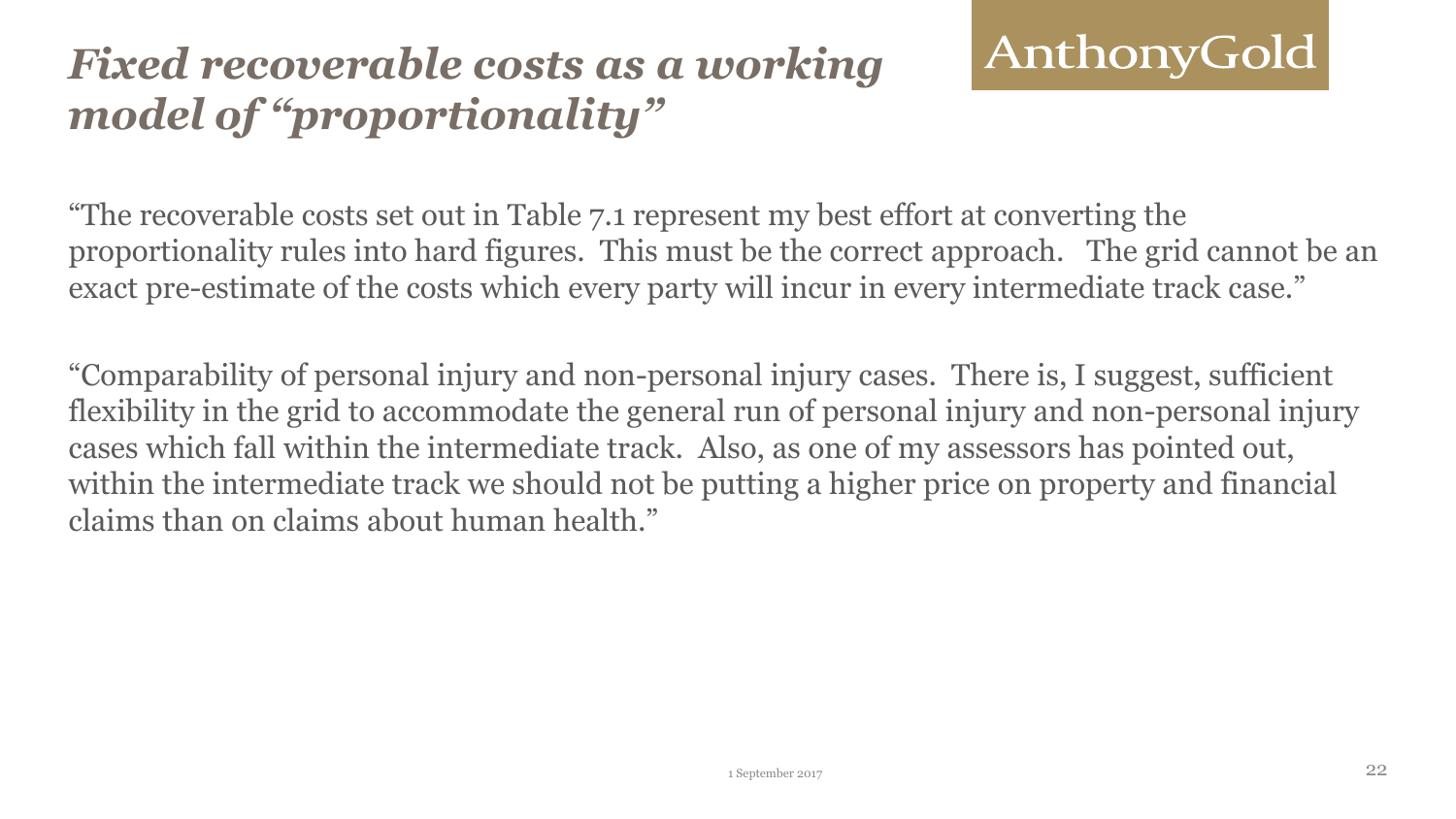# *Intermediate Track: Disbursements, London weighting and inflation*

- "The above table does **not include disbursements**.
- The principal disbursements will be court fees, expert fees and (where ADR takes the form of mediation) the mediator's fee. In some cases, translators and/or interpreters are needed.
- I recommend that once the new fixed costs regime is in place, work should commence on developing fixed costs for experts. This is essentially what happened in the fast track. Once the fast track fixed costs for personal injury cases had been in place for a year, a scheme of fixed costs for medical reports was introduced: see chapter 15, paragraph 5.22 of my previous report and CPR rule 45.19. It would also be sensible to develop fixed costs for mediators, translators and interpreters."
- 12.5% uplift on fixed costs **London weighting as per Fast Track**.
- Uprating for **inflation every three years** as per Fast Track."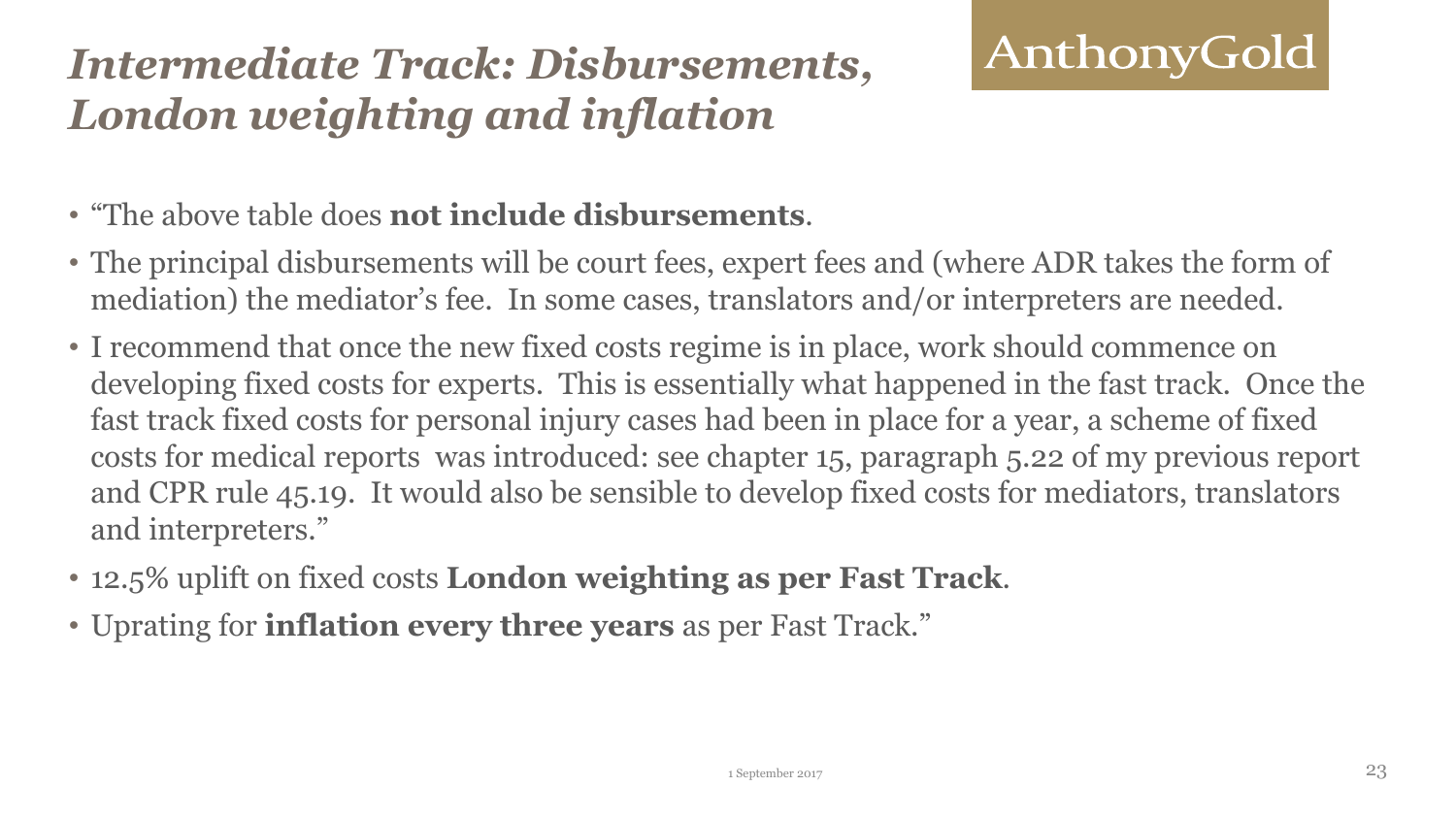# *Broadhurst v Tan [2016] EWCA Civ 94*

- This decision, unless its effect is modified by rule change, will impact upon fixed costs generally.
- 9 assessors believe:
	- "in the context of a fixed costs regime it would be better for there to be **a percentage uplift** on the fixed costs rather than an order for indemnity costs. This will avoid the need for a detailed assessment of costs. Also, it will provide certainty for litigants."
- 5 assessors believe:
	- do not agree with the proposal that we do away with the **Broadhurst indemnity costs order**… A 30% enhancement is not sufficient to redress the failure to accept an offer. It ignores the fact that as between solicitor and client more than the fixed costs will have been incurred by the client.
- "On balance, for the reasons set out … above, I favour **replacing indemnity costs with a percentage uplift of 30% or perhaps 40%**. BUT this is a clear issue of policy, which will need to be addressed in the consultation exercise following this report."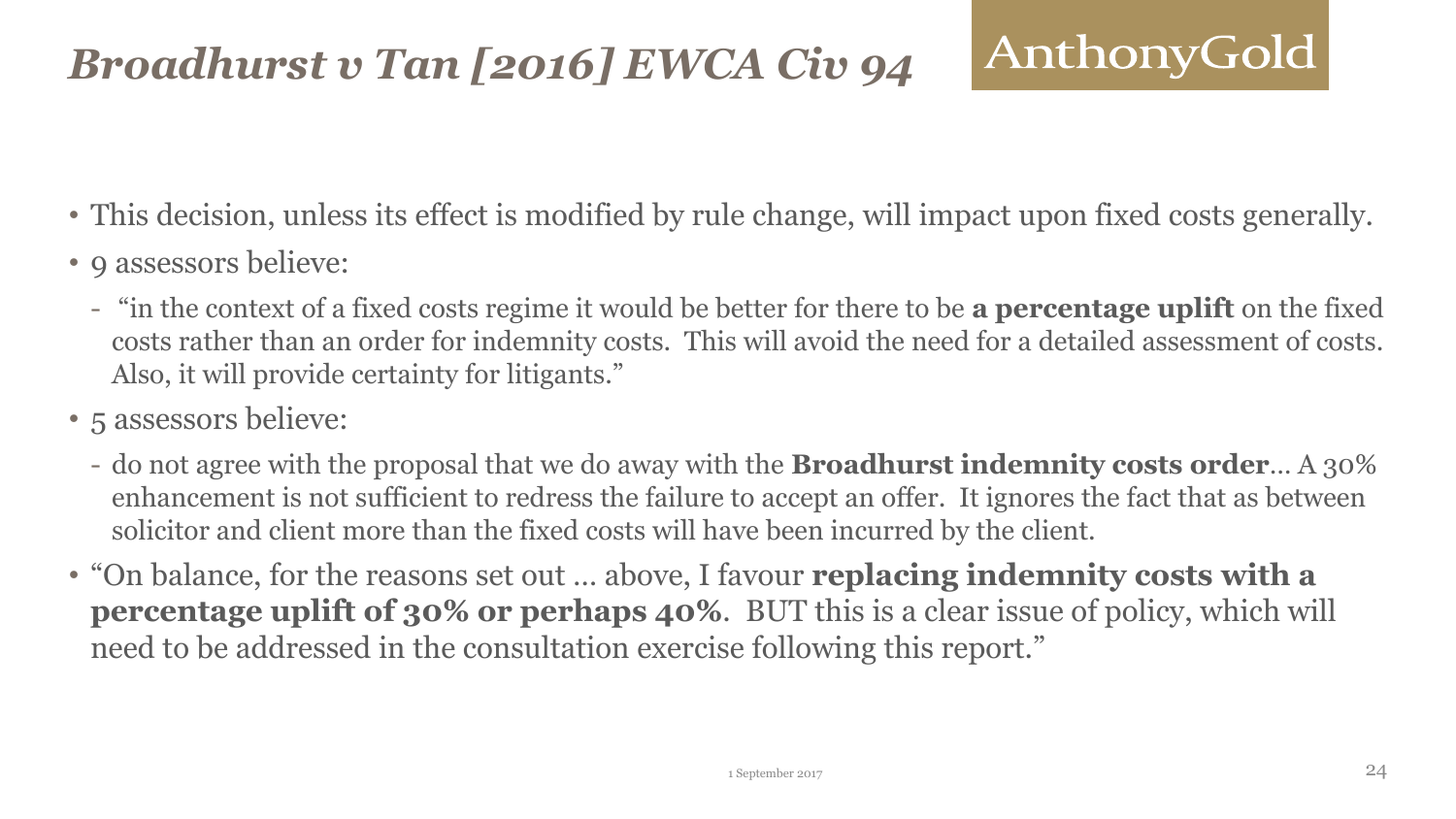### *CHAPTER 6. COSTS MANAGEMENT*

- "The costs management regime was, initially, greeted with horror in many quarters. However, opposition to this new discipline has slowly been diminishing."
- "That does not, however, dispense with the need for extending FRC."
- The principal problem is **incurred costs** which on average represent 32% of the claimant's budget and 15% of the defendant's budget. That is not an argument against having costs management. The lion's share of the costs still lie in the future and it is well worth controlling those future costs. Nevertheless, we do need to take steps to control incurred costs. PIBA have made some proposals which merit consideration. So has Master Cook, supported by the Senior Master.
- "Recommendation. When the reforms recommended elsewhere in this report have been implemented and have bedded in, consideration should be given to developing (a) a grid of FRC for incurred costs in different categories of case and (b) a pre-action procedure for seeking leave to exceed the FRC in that grid."